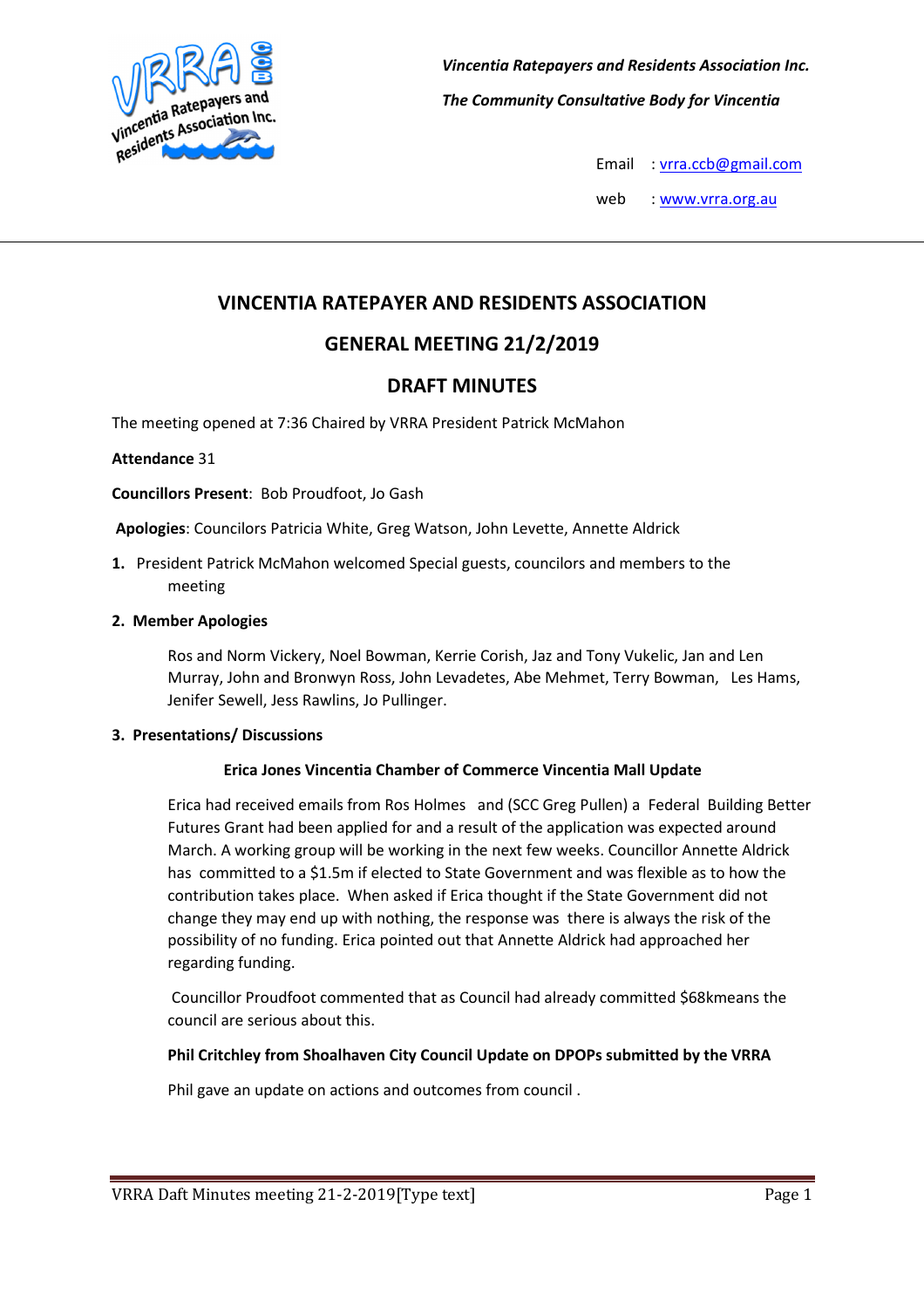1a. Footpath ( not a shared path) up Minerva Ave is now being considered as part of councils 10 year strategy. All CCBs will be consulted and there will be a public exhibition of the draft strategy in the first half of 2019.

1b. Shared pathway to Blenheim Beach. Adopted shared path strategy is used to prioritise grant applications which are required due to the higher cost. A concrete path from Plantation Point to Blenheim Beach is in the strategy for 2023/24 but some community prefer a bush track.

Minerva Avenue. Physical traffic calming devices not recommended due to steep grades. Traffic speed surveys will be undertaken.

## Plantation Point .

Outdoor shower and tap was relocated before Christmas and New Year, a new bog hole formed but at least water did not flow into the men's showers. The outdoor shower has been turned off and reinstated 1 inside shower each for Men's and Ladies. A new tap will be installed outside. An electrician will inspect and repair the lighting in the ladies shower.

Additional Shelter. A \$50k grant has been applied for adding to inclusiveness e.g. paths, shade, seating and bubbler. We will know if successful by the end of February.

All Inclusive swing. Council will liaise with the community

Access Ramp to Barfleur Beach (Ray Massie). A grant of \$150k plus \$25k Council co contribution, Councils Environmental Officer to conduct Review of Environmental Factors. A Python resides near where the access needs to be located.

Children's playground ( Craig Hogan) Sign off for the grant is scheduled for 28th February\$110,000( Stronger County Communities Fund) Council has not committed any extra funding, will be liaising with community groups and propose to call for two separate designs from two different suppliers.

New Amenities Block( Brad Davis) It is proposed to start in winter 2020 and be completed by November 2020. If we work with other stakeholders to ensure it is in the right location the right location with another grant funding it can go ahead sooner rather than later.

Pedestrian Refuge Elizabeth Dive /Berry Street (Wayne Schnoor) This refuge will be considered in the 10 year pedestrian facilities strategy council is developing. Ultimately a Round -a- bout is planned, council will consult with the community.

Collingwood Beach Stormwater A low point near Church street will be swaled off to the beach and the gabion pit was cleaned Thursday 7th February

Road near Moona Moona Bridge This section will be redone in a month or so when kerb and guttering is completed to Albion street.

John Picot questioned how were the DPOPs submitted to Council selected?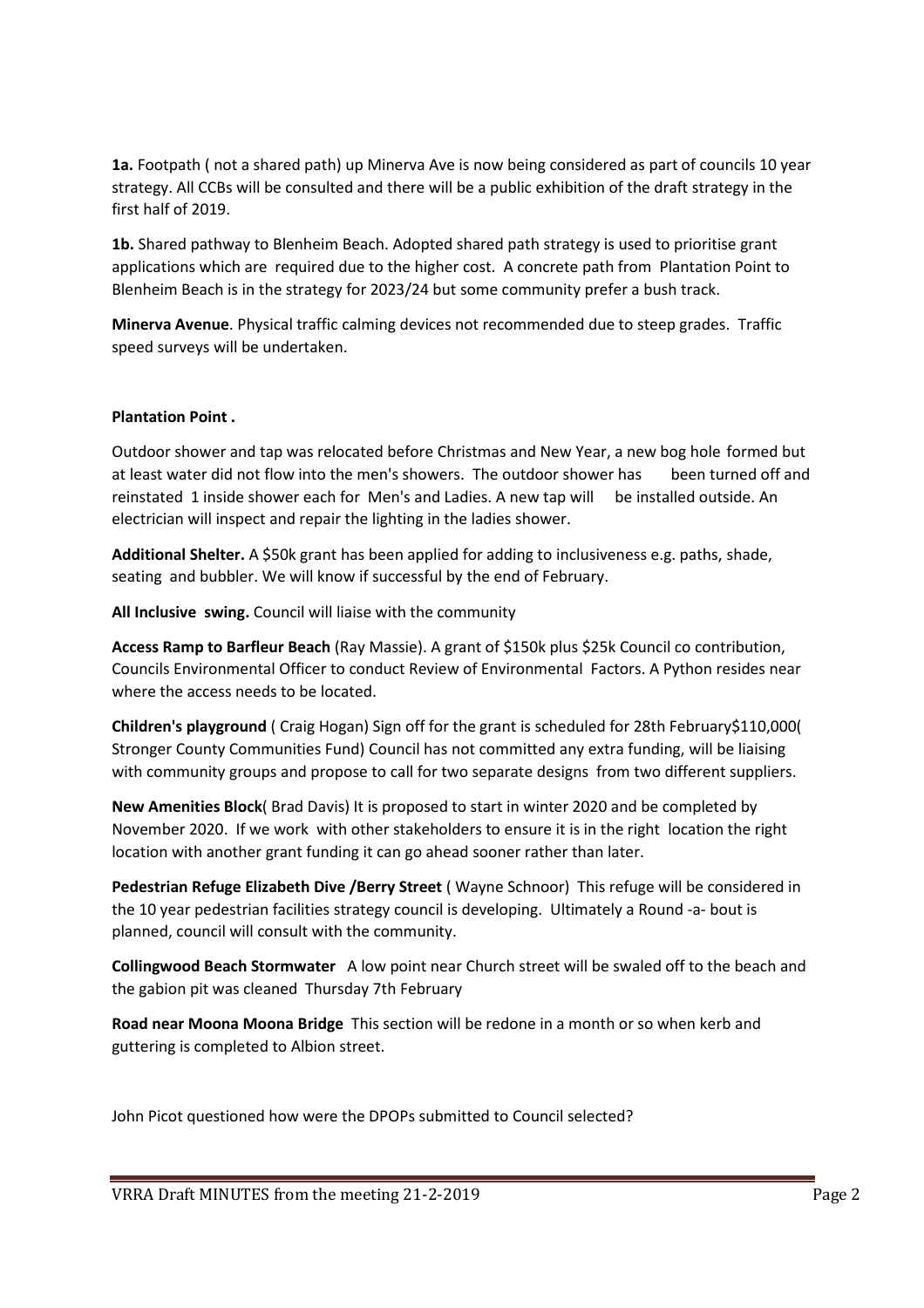Bob Pullinger explained they were identified by community members, Plantation Point was suggested by Jess Rawlins and Annette Pham.

## 4. Confirmation - Draft Minutes from 6th December 2018 VRRA/CCB Meeting

A member expressed concerns regarding a Motion that was accepted at the last meeting regarding identifying house numbers. Members accepted the proposal not to include house numbers in future motions.

The minutes were accepted Moved Ken Buckley Seconded Tony Thompson

## 5. Actions arising from the December 2018 minutes

## Growth Management Strategy

 Meeting was informed the Council web site commits to Public Exhibition and Formal Community Consultation will be in May 2019.

## Correspondence

The list of Correspondence is for viewing at the sign in desk and guidelines for CCBs Council Announcements on the Noticeboard in accordance with CCB guidelines.

 Attention was drawn to the Dual Occupancy proposal at Bayswood and a proposal put forward from Mr Bill Hancock regarding the relocation of Nowra Memorial Hospital.

## 6. Treasurer's Report for January 2019

Current balance at 21<sup>st</sup> February \$3,133 was reported in the AGM.

## 7. Collingwood Beach Preservation Group (CBPG) Report

 The report is available on the VRRA website, there has been very little change on the dunes since last month.

 There has been near misses with two reports of Gum trees dropping branches being a safety risk.

Erosion storm event is subject to ongoing communications with Council.

Slow down signage / near misses is to be workshopped with Kym Snow at Council.

- MOTION
- Collingwood Beach Preservation Group Sub Committee Monthly Report
- The CCB adopts the sub committee's report and that the Minutes including the report are distributed to All Councillors.
- The Council is sought to investigate the safety risks and liabilities linked with gum trees to be planted so close to the public pathway/cycleway and beach as the planting of Gum Trees on the fore dune is in contradiction to the Coastal Dune Management Manual which is endorsed by the Office of Environment and Heritage. Moved Ross Popplewell Second Tony Thompson 1 Against